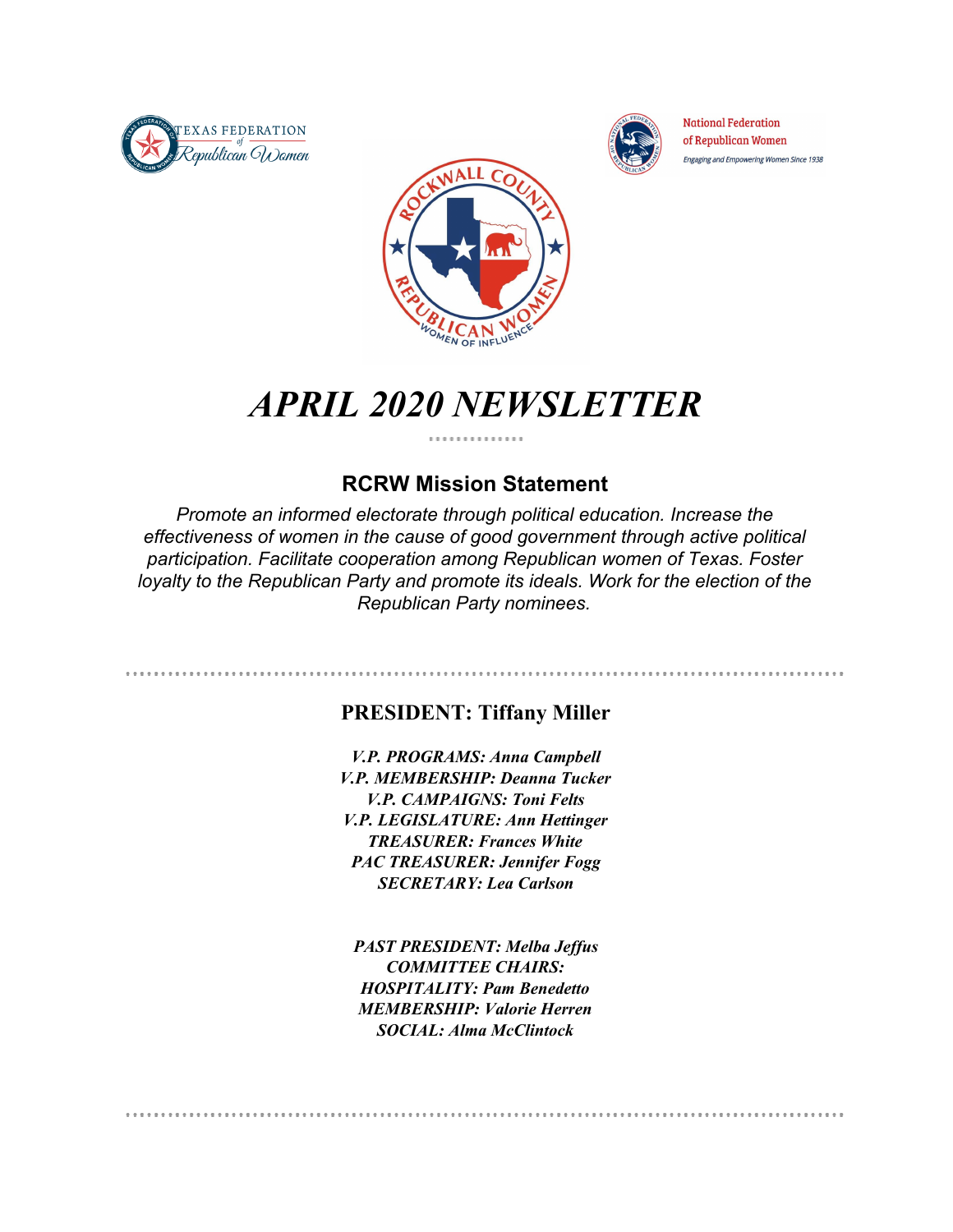## *FROM THE PRESIDENT*



Hope this newsletter finds you and your family safe and healthy. During this shelter-in-place time, please know your board is still working hard so that we will be ready to go as soon as our federal, state and local officials allow. If you, or someone you know as a member of our club, needs assistance during this difficult time, please let me or any other board member know. Also, if you have made any face masks for first responders, hospital or nursing home workers and just need delivery assistance, please let me or any other board member know.

The board anticipates we will be able to resume our monthly meeting and monthly happy hour in May. I look forward to seeing all of you soon.

*Tif any L. Miller, RCRW President* 972-977-3321 [Tiff\\_miller@hotmail.com](mailto:Tiff_miller@hotmail.com)



Our next General Meeting will be May 11, 2020 at Liberty Hall, Rockwall County Courthouse, 1111 E. Yellowjacket Lane, Rockwall, Texas, 75087.

### *PROGRAMS*

Our guest speaker will be Keenan Williams, Entrepreneur, Motivational Speaker and Regional Director for President Trump's Campaign.

Culinary Offerings – Potluck!

If you are able to bring a dish please contact Pam Benedetto at 214-280-2088.

*Anna Campbell, Vice President, Programs*

**READ MORE ON [FACEBOOK](https://www.facebook.com/RCRWTX/) PAGE**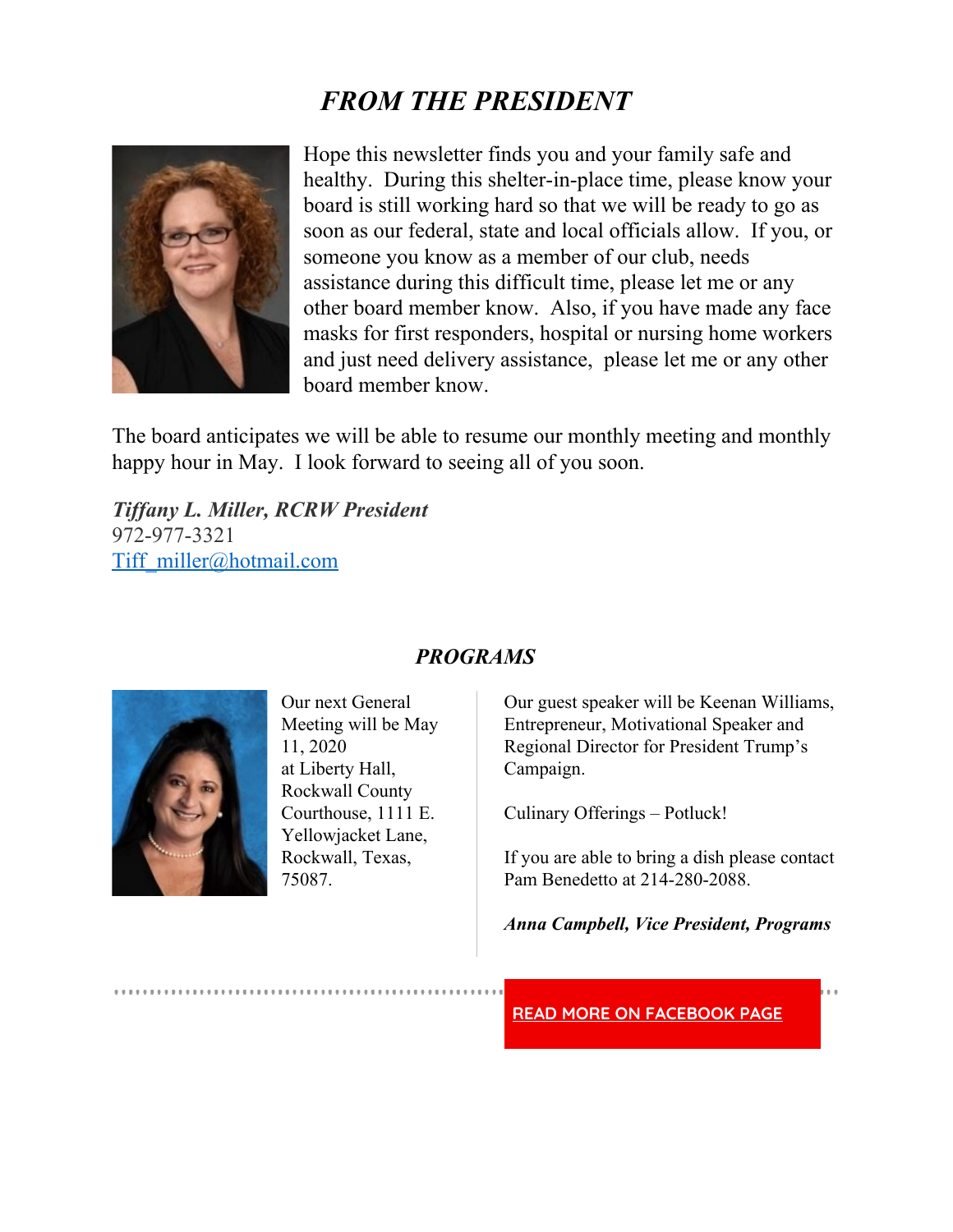### *MEMBERSHIP REPORT*



Active Members: 106 Associate Members: 30 Honorary Members: 3 Total Members: 139

We have officially started our new Membership Year! Our Membership Count as of March 31, 2020 is as follows:

Thank you all who renewed your memberships. If you have not renewed your membership you may go to our website [www.rcrw.org](http://www.rcrw.org/) for an application and mail it with your \$40.00 payment to:

Rockwall County Republican Women P.O. Box 1354 Rockwall, Texas 75087

Remember, have your husbands join as an Associate Member. All proceeds from their membership stays right here in our club.

### *TREASURER'S REPORT*



As of March 31, 2020

| <b>Balance forward</b> | \$22,629.58 |
|------------------------|-------------|
| Income                 | \$480.00    |
| Expenses               | \$765.25    |
| <b>Grand Total</b>     | \$22,344.33 |
| Scholarship            | \$6,597.64  |
| Working total          | \$15,746.69 |

*Frances White, Treasurer*

### *CAMPAIGNS*



Please remember to track the hours you spend on supporting Republican Candidates and for our club. Everything counts, except for your actual attendance at our general meetings. This includes your travel time, time preparing food, time working on a campaign and working on getting out the vote.

You may email me your volunteer hours at  $labandxray@gmail.com$ . Thank you to everyone that has already participated. Please contact me with questions or for more information via e-mail or 817-614-7361.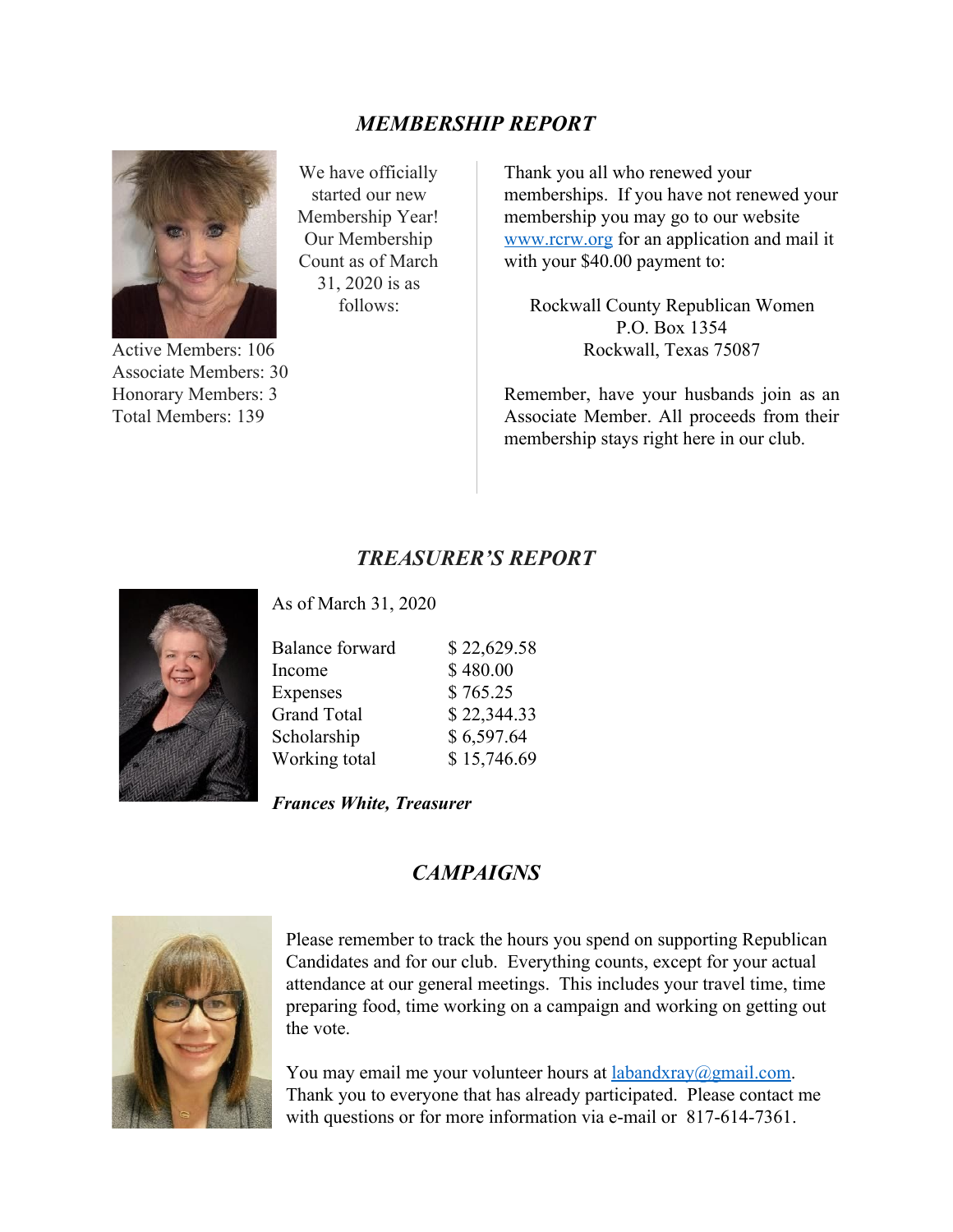From the Rockwall County Elections Office:

### **\*NEW\* DUE TO CONCERNS ABOUT THE CURRENT SITUATION REGARDING COVID-19 THE FOLLOWING MEASURES ARE BEING TAKEN BY THE ELECTIONS DEPARTMENT:**

Our staff will limit exposure to the public "social distancing". The Elections Department will continue to process new voter registration applications and conduct the normal day to day operations. As of April 1st 2020, all elections scheduled to begin on April 20th have been postponed to November. As of today, the Runoff Election scheduled for May has been postponed by the Governor to July 14th.

### *Toni Felts, Vice President, Campaigns*

### **RCRW SOCIAL TIME March Events**



May 19, 2020 – RCRW Happy Hour: 6:00 P.M. until 8:00 P.M. Location to be announced.

June 16, 2020 – RCRW Happy Hour: 6:00 P.M. until 8:00 P.M. at:

Rodeo Goat [2095 Summer Lee Drive](https://www.bing.com/local?lid=YN873x12583727028231687332&id=YN873x12583727028231687332&q=Rodeo+Goat&name=Rodeo+Goat&cp=32.89030456542969%7e-96.48126220703125&ppois=32.89030456542969_-96.48126220703125_Rodeo+Goat&FORM=SNAPST) [Rockwall, Texas 75032.](https://www.bing.com/local?lid=YN873x12583727028231687332&id=YN873x12583727028231687332&q=Rodeo+Goat&name=Rodeo+Goat&cp=32.89030456542969%7e-96.48126220703125&ppois=32.89030456542969_-96.48126220703125_Rodeo+Goat&FORM=SNAPST)

Don't forget to follow us on Facebook and like and share our posts!

*Alma McClintock, Social Chair*

# RCRW Springtime Fundraiser

**Spring Time means Flower Time!! Once again we have the ability to order flowers and support Rockwall County Republican Women at the same time.**

**Level 1 Flowers are \$20.00 a flat and Level 2 Flowers are \$25.00 a flat. RCRW will receive half of the proceeds. Remember, all orders are subject to 8.25% sales tax. All orders and payments must be received by noon on Monday, April 27, 2020.**

**If you would like to order flowers, please contact: Tiffany Miller at 972-977-3321 or tiff\_miller@hotmail.com or Alma McClintock at 972-333-4847 or almamcc75@hotmail.com.**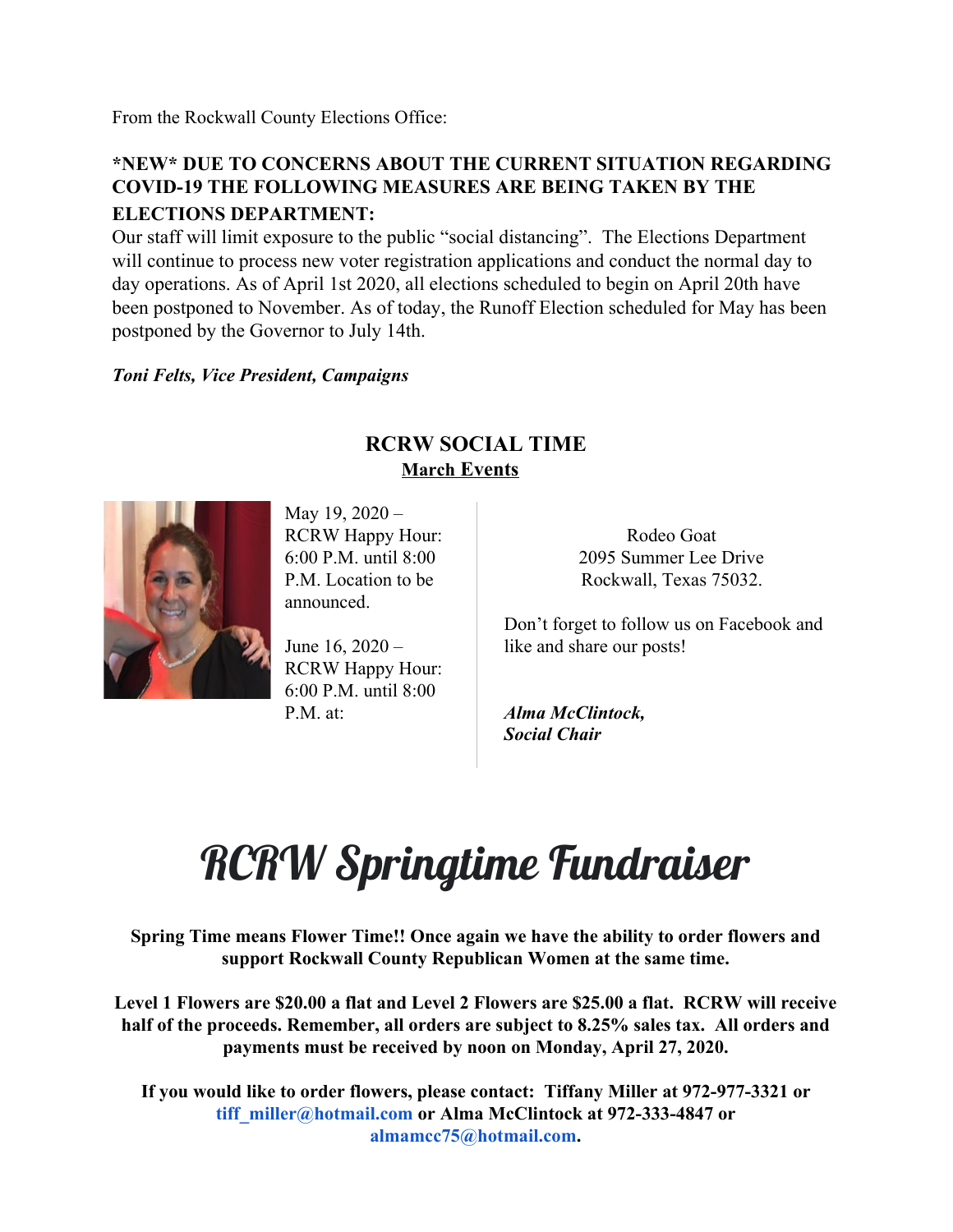**When ordering, we need to know what you would like to order, your name, address, telephone number, occupation/employer. We will help you calculate your total, and will make arrangements to pick up your cash or check payment from you.**

**All flowers will be available for pick up at my office, The Law Offices of David E. Rohlf, located at 102 E. Ross, Suite A, Rockwall, Texas 75087, on Saturday, May 2, 2020 between 10:00 a.m. and 11:30 a.m.**



## CLICK HERE TO VIEW FULL SIZE [IMAGE](https://docs.google.com/document/d/18cyJuBAWBqpT_Zg6xDRrxw7243aebZNzKdkUkx4wwe4/edit?usp=sharing)

# **COMMUNITY OUTREACH**



I am so excited that our first organization is Selah Creek. Selah Creek is a gospel-centered residential maternity home for women facing an unplanned or unsupported pregnancy. Through the sharing of the Gospel, discipleship and life planning, it is their goal to lead each resident to the Lord in a way that is real to her, resulting in lives changed for generations to come. For more information go to [www.selahcreek.org](http://www.selahcreek.org/).

We will have a representative come and speak about Selah Creek so you can find out more about this great organization. All funds from our Spring Painting with a Purpose will go to benefit Selah Creek as well.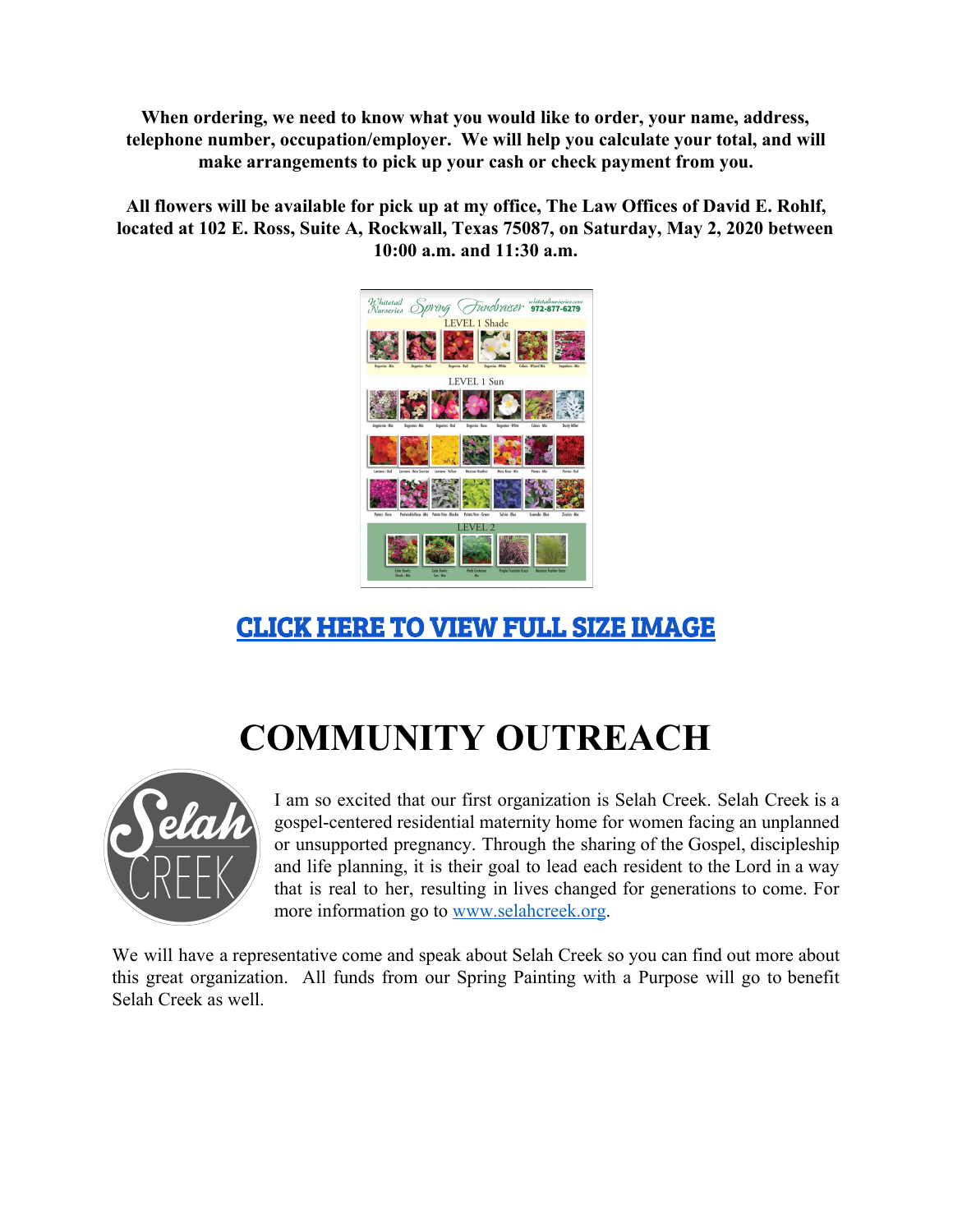

## **NATIONAL FEDERATION OF REPUBLICAN WOMEN**

**Training in Place to Campaign in Place!**

### **Let's Help Our Republican Candidates!**

**Candidates from the White House to the Courthouse need your help!** Given social distancing, campaigns report having great results with voter contact via phone. **Red [Dialer](https://eur05.safelinks.protection.outlook.com/?url=http%3A%2F%2Fr20.rs6.net%2Ftn.jsp%3Ff%3D001ylAp-jN2-kHu8lC1NNPhtH32V2B6rHd9iMIeyhXe3yeziUG4vcPe9dV5Y6Dk4x2vOj11Wej3wUR_LYGQJfssNkJGgHMCycI0c0Uk1COIrXEMj9gesLWSbZQxqplMZCQaRBPQvHUNh2RZXFhiIwBwIg%3D%3D%26c%3DF16C6GZDCv2a8a3U0sTg8h2wAsjmdUSICE1krt6yCVzyCd1craI0eg%3D%3D%26ch%3D_62yYUHItvIdL2B6MTaJz2cDPSuauKQQFRWtPwFr4f7hOa2Vyx0ISQ%3D%3D&data=02%7C01%7C%7C7fe277e99d5840ab2be808d7d80cd0e8%7C84df9e7fe9f640afb435aaaaaaaaaaaa%7C1%7C0%7C637215421863194335&sdata=tjaE0N2vomopTIr5Is7PPUqZH9u4IuzEceY2k2%2BxQgI%3D&reserved=0)** is a smart phone app that allows you to easily "phone bank" from your home. It's a powerful tool that allows us to be engaged in the fight for Victory 2020, so you should learn to use it! It's easy to use, and the Republican Party of Texas (RPT) and Trump campaign staff are ready to help you with training and answer any questions you may have.

RPT is holding quick online training sessions over the next several weeks that you can access via your mobile phone or computer.

### **Sign up now! Click on a training session to RSVP!**

**[Thursday, April 23rd at 6:00pm](https://eur05.safelinks.protection.outlook.com/?url=http%3A%2F%2Fr20.rs6.net%2Ftn.jsp%3Ff%3D001ylAp-jN2-kHu8lC1NNPhtH32V2B6rHd9iMIeyhXe3yeziUG4vcPe9dV5Y6Dk4x2vzQAEnatQdiXMFMNftOuDg2P5DJPkL3XHHAjMhxfis1_tQwnUTi3HdSdQrTYTCydhAQt_YU7OiqXe8X0UjwIHfSqFz_NfkfEsYMdjC8rMtDCz8CeZATNqado3KAnYTdUFSbhYoEMfYdAdvd6cHetiZNLbtu8SrAMcD8BDwUftUqn-A17Iqb9w6g%3D%3D%26c%3DF16C6GZDCv2a8a3U0sTg8h2wAsjmdUSICE1krt6yCVzyCd1craI0eg%3D%3D%26ch%3D_62yYUHItvIdL2B6MTaJz2cDPSuauKQQFRWtPwFr4f7hOa2Vyx0ISQ%3D%3D&data=02%7C01%7C%7C7fe277e99d5840ab2be808d7d80cd0e8%7C84df9e7fe9f640afb435aaaaaaaaaaaa%7C1%7C0%7C637215421863224319&sdata=S80dvuV4jmU4K4T07G%2FOEQKsnu1ZXq4lzmBgYHjT25g%3D&reserved=0)**

**[Tuesday, April 28th at 12:00pm](https://eur05.safelinks.protection.outlook.com/?url=http%3A%2F%2Fr20.rs6.net%2Ftn.jsp%3Ff%3D001ylAp-jN2-kHu8lC1NNPhtH32V2B6rHd9iMIeyhXe3yeziUG4vcPe9dV5Y6Dk4x2vg29eDctbsculHt0u9vPKH1sHVsiZshmphQwCInB9CJgt-NKrfHHfJVWkkPi6GCpAFfKAIQt3x8ExDy4xvUwlIZgozcFb4SmnEuwRvBQXgVXk7PQHVTWEI7rLULe1L-h7M2M5WwBA3U02WoRJFrUhy004A_mUy_wXEXoJv8fx7yChcToTObv_2w%3D%3D%26c%3DF16C6GZDCv2a8a3U0sTg8h2wAsjmdUSICE1krt6yCVzyCd1craI0eg%3D%3D%26ch%3D_62yYUHItvIdL2B6MTaJz2cDPSuauKQQFRWtPwFr4f7hOa2Vyx0ISQ%3D%3D&data=02%7C01%7C%7C7fe277e99d5840ab2be808d7d80cd0e8%7C84df9e7fe9f640afb435aaaaaaaaaaaa%7C1%7C0%7C637215421863234313&sdata=5yIBYm5oANl4G0X66p4zlc%2BoDtKBDB1J3Jh%2BxEBgVcI%3D&reserved=0)**

**[Thursday, April 30th at 6:00pm](https://eur05.safelinks.protection.outlook.com/?url=http%3A%2F%2Fr20.rs6.net%2Ftn.jsp%3Ff%3D001ylAp-jN2-kHu8lC1NNPhtH32V2B6rHd9iMIeyhXe3yeziUG4vcPe9dV5Y6Dk4x2vQppV1Z7OGUvOZkiUgXMALCqvGw4tbt_1MAbUq54D_Np9iL5twP81AKaobrHRcKC_O4mCZPj5ljcE3yM9PmksA7p-7ubLSvrH5pMGKjsL0eSUDXWF7LXOrAnuS34W1TtflT68lXr51skNhjLxRtpy2nIa5Cy5My5GbS-FzNEwKomT2yvHbcdeuA%3D%3D%26c%3DF16C6GZDCv2a8a3U0sTg8h2wAsjmdUSICE1krt6yCVzyCd1craI0eg%3D%3D%26ch%3D_62yYUHItvIdL2B6MTaJz2cDPSuauKQQFRWtPwFr4f7hOa2Vyx0ISQ%3D%3D&data=02%7C01%7C%7C7fe277e99d5840ab2be808d7d80cd0e8%7C84df9e7fe9f640afb435aaaaaaaaaaaa%7C1%7C0%7C637215421863234313&sdata=Z1KelCEBbmVECKZ98INGRbdEjLvPwuLBHfWhjBQ%2FjL4%3D&reserved=0)**

After you RSVP, RPT will email a link to the Zoom channel to you, where you can participate in the training.

**[DOWNLOAD](https://eur05.safelinks.protection.outlook.com/?url=http%3A%2F%2Fr20.rs6.net%2Ftn.jsp%3Ff%3D001ylAp-jN2-kHu8lC1NNPhtH32V2B6rHd9iMIeyhXe3yeziUG4vcPe9dV5Y6Dk4x2vS5j2ODq5qk_TMz8jPss2UTsqoESsvTo0OpnQQsY8nj3X2QGWdawJY-AlW8mocedxaf2EMmwH0zw7jtDASHfY5g%3D%3D%26c%3DF16C6GZDCv2a8a3U0sTg8h2wAsjmdUSICE1krt6yCVzyCd1craI0eg%3D%3D%26ch%3D_62yYUHItvIdL2B6MTaJz2cDPSuauKQQFRWtPwFr4f7hOa2Vyx0ISQ%3D%3D&data=02%7C01%7C%7C7fe277e99d5840ab2be808d7d80cd0e8%7C84df9e7fe9f640afb435aaaaaaaaaaaa%7C1%7C0%7C637215421863234313&sdata=FPEANICjF2fXYpOMl8lu%2BuD%2Bt6Mkj%2FuaMdJqEWd2Yy8%3D&reserved=0) YOUR ZOOM APP HERE**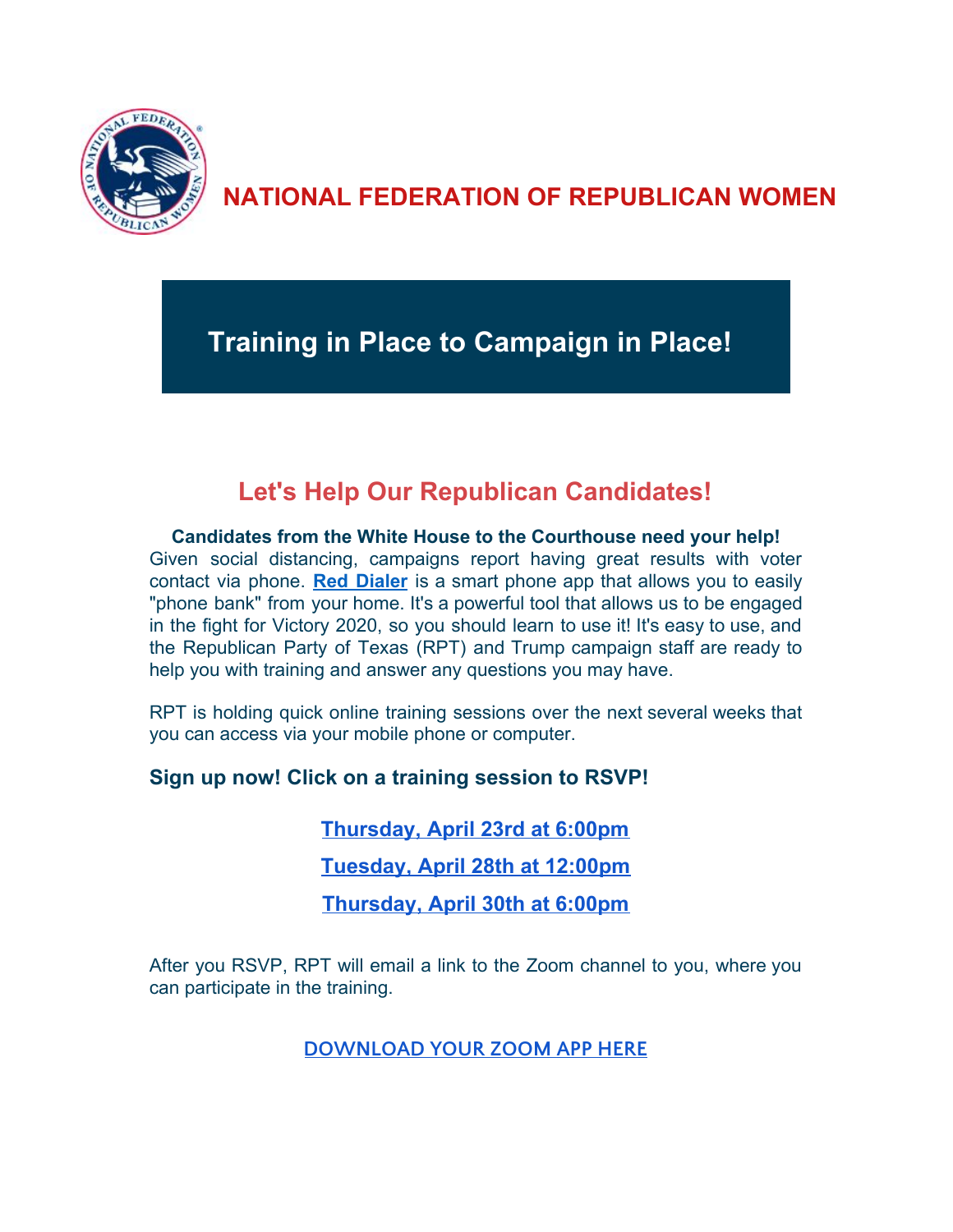## **CALENDAR**

### *Republican Events:*

May 6, 2020 - GOP Lunch Bunch: 11:45 A.M., at Luigi's Italian Cafe, 2002 S. Goliad Street, Rockwall, Texas 75087 cost is \$12.00.

May 11, 2020 - Republican Men's Club Meeting: 8:00 A.M., at Harry Myers Community Building, guest speaker is to be announced, cost is \$9.00 if you eat breakfast.

May 13, 2020 – RCRW General Meeting: 6:30 P.M., at Liberty Hall, Rockwall County Courthouse, 1111 E. Yellowjacket Lane, Rockwall, Texas 75087, guest speaker is Keenan Williams.

May 19, 2020 – RCRW Happy Hour: 6:00 P.M. until 8:00 P.M. at Manny's Up Town Tex Mex Restaurant, [469 Laurence Drive, Heath, Texas 75032.](https://www.bing.com/local?lid=YN873x985212571015715218&id=YN873x985212571015715218&q=Manny%27s+Uptown+Tex+Mex&name=Manny%27s+Uptown+Tex+Mex&cp=32.84038543701172%7e-96.4706039428711&ppois=32.84038543701172_-96.4706039428711_Manny%27s+Uptown+Tex+Mex)

May 23, 2020 – Rockwall County Republican Convention: Time to be announced, at Liberty Hall, Rockwall County Courthouse, 1111 E. Yellowjacket Lane, Rockwall, Texas 75087, for more information go to www.rockwallgop.org.

June 3, 2020 - GOP Lunch Bunch: 11:45 A.M., at Luigi's Italian Cafe, 2002 S. Goliad Street, Rockwall, Texas 75087 cost is \$12.00.

June 8, 2020 – RCRW General Meeting: 6:30 P.M., at Liberty Hall, Rockwall County Courthouse, 1111 E. Yellowjacket Lane, Rockwall, Texas 75087.

June 13, 2020 - Republican Men's Club Meeting: 8:00 A.M., at Harry Myers Community Building, guest speaker is to be announced, cost is \$9.00 if you eat breakfast.

June 16, 2020 – RCRW Happy Hour: 6:00 P.M. until 8:00 P.M. at Rodeo Goat [2095 Summer](https://www.bing.com/local?lid=YN873x12583727028231687332&id=YN873x12583727028231687332&q=Rodeo+Goat&name=Rodeo+Goat&cp=32.89030456542969%7e-96.48126220703125&ppois=32.89030456542969_-96.48126220703125_Rodeo+Goat&FORM=SNAPST) [Lee Drive, Rockwall, Texas 75032.](https://www.bing.com/local?lid=YN873x12583727028231687332&id=YN873x12583727028231687332&q=Rodeo+Goat&name=Rodeo+Goat&cp=32.89030456542969%7e-96.48126220703125&ppois=32.89030456542969_-96.48126220703125_Rodeo+Goat&FORM=SNAPST)

July 14, 2020 – Runoff Election Day. More details to be provided soon.

July 16-18, 2020 - Republican Party of Texas State Convention: begins at 9:00 A.M. at the George R. Brown Convention Center, at 1001 Avenida de las Americas, Houston, Texas 77010. For more information go to https://www.texasgop.org.

### *Community Events: - Please see each website below for updated information.*

May 17, 2020 – Cars for CASA 2020: 10:00 A.M. until 5:00 P.M. at Rockwall County Courthouse, 1111 E. Yellowjacket, Rockwall, Texas 75087, for more information go to www.lonestarcasa.org